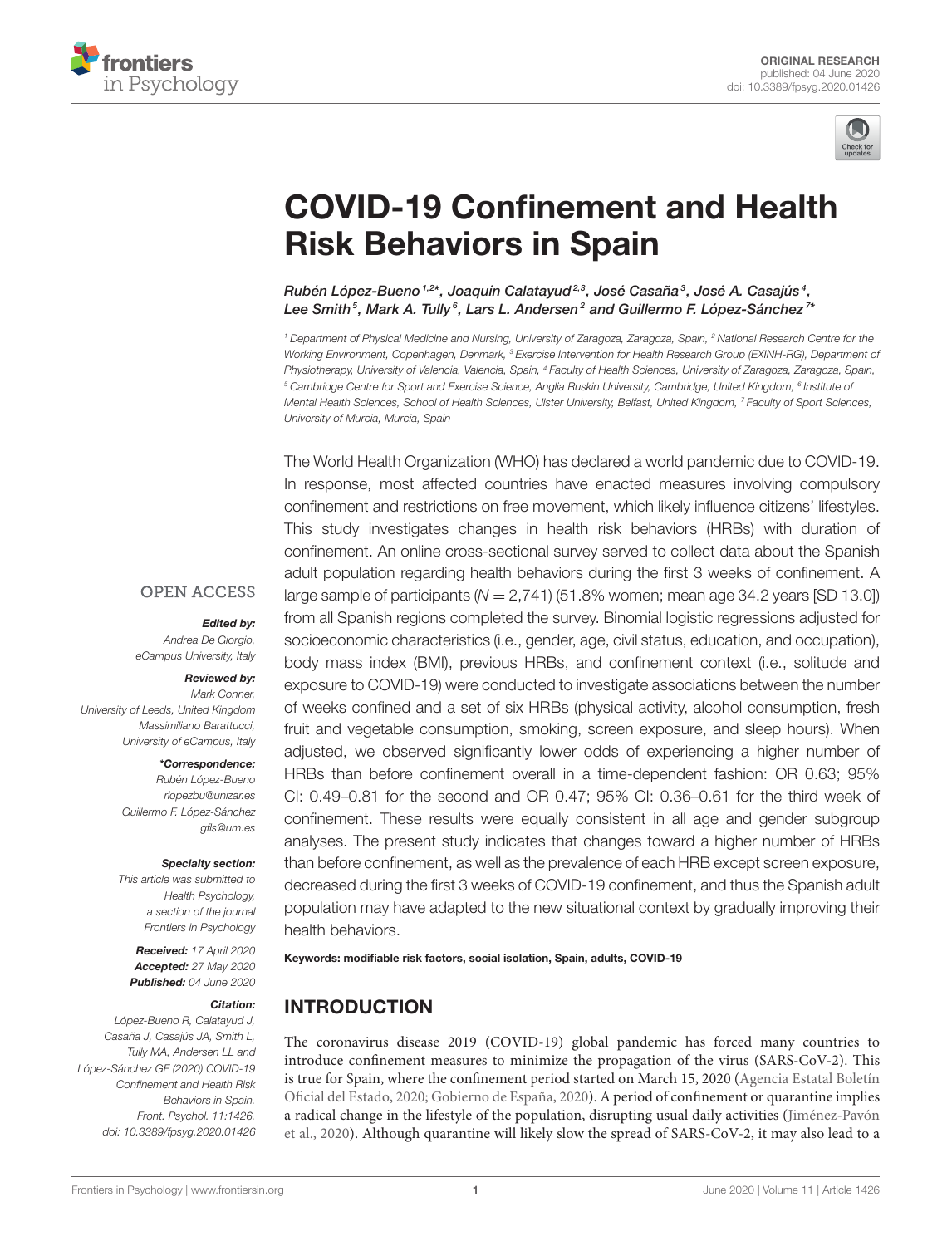higher prevalence of health risk behaviors (HRBs), i.e., behaviors with potentially negative effects on health, such as insufficient physical activity or alcohol consumption above the recommended levels, which may lead to higher levels of anxiety, stress, and depression [\(Chen et al., 2009;](#page-7-1) [Wang et al., 2020\)](#page-9-0). According to a review conducted by [Leppin and Aro \(2009\)](#page-8-2), there is no solid theoretical framework for the underlying risk perceptions that may have influenced HRBs in similar pandemics (i.e., SARS and Avian influenza); the majority of studies examining risk perceptions and protective behaviors are not model-based and only preliminary insights are usually provided.

The period of confinement disrupts the usual daily activities of the people that are confined and, in consequence, it is likely that prolonged homestay and solitude will increase sedentary behaviors (sitting, reclining, TV viewing, using mobile devices, or playing videogames) and reduce regular physical activity (Leppin and Aro, [2009;](#page-8-2) [Lin et al., 2018\)](#page-8-3), with a consequently higher risk for cardiovascular disease, cancer, mortality, and poor mental health [\(Lee et al., 2012;](#page-8-4) [Chekroud et al., 2018;](#page-7-2) [Takagi et al., 2019\)](#page-9-1), and deprivation of acute mitigating effects over stress and mood [\(Szabo, 2003;](#page-9-2) [Fleming et al., 2020;](#page-8-5) [Wang et al., 2020\)](#page-9-0). Currently, international guidelines recommend at least 150 min per week of physical activity, but it has been suggested that, during the confinement period, physical activity should be increased to at least 200 min per week to compensate for the decrease in the normal daily levels [\(Jiménez-Pavón et al., 2020\)](#page-8-1). Furthermore, social isolation per se is associated with low levels of physical activity and poor diet in a population of young European adults [\(Hämmig, 2019\)](#page-8-6), although the influence might extend to a wide range of ages since it has also been associated with smoking among older adults [\(Shankar et al., 2011;](#page-8-7) [Kobayashi and Steptoe,](#page-8-8) [2018\)](#page-8-8). Also, several studies have linked quarantine to negative psychological effects such as stress, anger, and post-traumatic stress-symptoms [\(Brooks et al., 2020\)](#page-7-3).

As the COVID-19 epidemic has been found to increase population levels of perceived stress in China, it would be expected that citizens from other COVID-19-afflicted countries would experience a similar increase [\(Wang et al., 2020\)](#page-9-0). In particular, infection fears, longer quarantine duration, boredom, frustration, inadequate supplies, inadequate information, financial loss, and stigma have been identified as stressors in other quarantine situations; thus, the increase in perceived stress levels could vary in each country depending on the policy adopted regarding the COVID-19 pandemic [\(Brooks et al.,](#page-7-3) [2020\)](#page-7-3). Moreover, there may be an interplay between COVID-19-related stress and social isolation. Indeed, particular aspects of social isolation, such as social disconnectedness, have been shown to increase the risk of perceived social isolation, which consequently predicted both higher anxiety symptoms and depression symptoms among elderly people [\(Santini et al., 2020\)](#page-8-9). This could result in exacerbated stress, anxiety, and depression during confinement. Consequently, HRBs closely related to anxiety and stress, such as sleep quality, alcohol consumption, and smoking might be affected during the confinement period [\(Slopen et al., 2013;](#page-8-10) [Weera and Gilpin, 2019;](#page-9-3) [Xiao et al., 2020a,](#page-9-4)[b\)](#page-9-5). Furthermore, gender, age, and socioeconomic status differences usually lead to different responses as regards stress and HRBs; for instance, current evidence suggests that women are more susceptible to anxiety disorders and tend to smoke more than men to cope with stress [\(Torres and O'Dell, 2016\)](#page-9-6). Also, the co-occurrence of two or more HRBs has been observed in both adults and older people [\(Francisco et al., 2019\)](#page-8-11), and higher educational and economic levels seem to inversely correlate with this phenomenon across life [\(Noble et al., 2015;](#page-8-12) Mawditt et al., [2016,](#page-8-13) [2018;](#page-8-14) [John et al., 2018\)](#page-8-15). Similarly, age and gender differences have been pointed to as possible reasons for observed differences among the general population [\(Mawditt et al., 2016\)](#page-8-13).

In this new situation of COVID-19 confinement, in which general lifestyle is likely to change, there have not yet been any studies analyzing the association between weeks confined due to COVID-19 and HRBs. Therefore, since there is no certainty about when the confinement will finish and how it will influence HRBs, this study aims to analyze the association between time course and HRBs in Spanish adults. This could contribute to informing strategies on how to maintain healthy behaviors among a general population of adults during confinement. Based on previous literature, we hypothesized that a greater length of time in COVID-19 confinement would be associated with unfavorable HRBs.

# METHODS

A cross-sectional online survey was conducted to assess associations between time confined and HRBs during the COVID-19 pandemic.

## The Survey

A web-form was used to collect data regarding health behaviors during the period March 22–April 5, 2020 (i.e., from the seventh day of national confinement in Spain being enacted). The survey was launched on social media on March 22, 2020, together with initial information about the objectives of the study. Adults aged 18 years and over currently residing in Spain and self-isolating due to COVID-19 were eligible to participate. Convenience sampling was used to select the participants of the study; according to server analytics, 3,150 media users covering all of the Spanish regions were offered the opportunity to participate. Once they accepted, participants were provided with an information sheet about the study aims and instructions for the survey, gave informed consent to participate, and confirmed whether they were confined. The data provided were anonymous and were treated according to Spanish law regarding general data protection. Once the survey was completed, participants were provided with information regarding health behaviors. The present study retrieved data from 2,741 participants with a mean age 34.2 (SD 13.0) years who completed the survey concerning the following variables: age, gender, civil status, occupation, education, time confined, height, weight, solitude during COVID-19 confinement, exposure to COVID-19, physical activity, screen exposure, sleep time, alcohol consumption, smoking habit, and fresh fruit and vegetable consumption.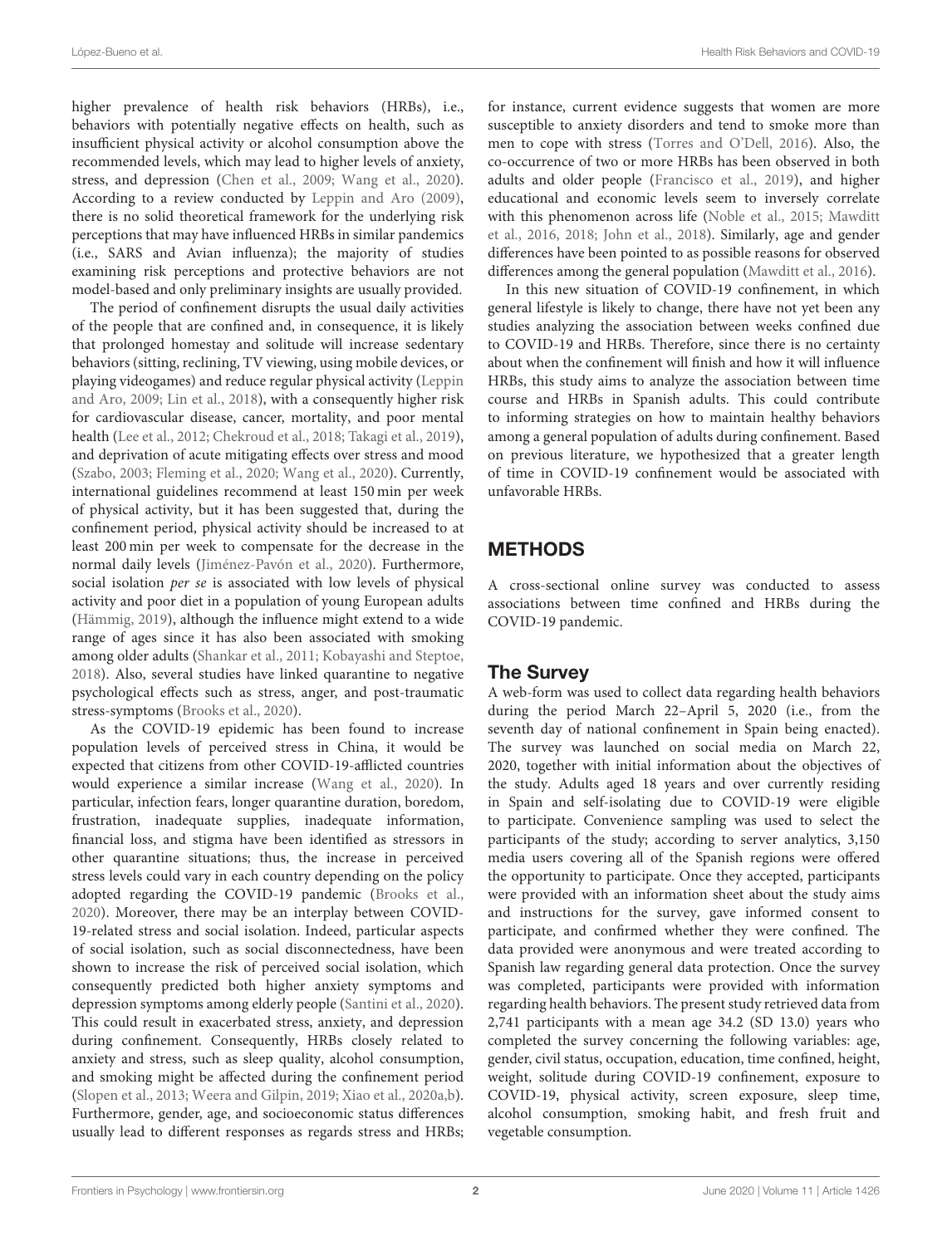# **Ethics**

The study was conducted following the principles of the World Medical Declaration of Helsinki and was approved by the Ethics Committee of Research in Humans of the University of Valencia (register code 1278789). We reported the study according to the Strengthening the Reporting of Observational Studies in Epidemiology statement (STROBE) [\(von Elm et al., 2007\)](#page-9-7).

# Time Confined (Exposure)

Participants were asked about the time for which they had been isolated due to mandatory COVID-19 confinement through the following question: "How long have you been isolated due to the COVID-19 confinement enacted?" Possible answers ranged from 1 to 21 days. Participants were later categorized as follows: first week (1–7 days), second week (8–14 days), and third week (15–21 days).

# Health Risk Behaviors (Outcome)

The outcome variable was estimated through a set of questions concerning six health-related behaviors (i.e., exposure to screens, sleep time, physical activity, fruit and vegetable consumption, alcohol consumption, and smoking habit). Participants were asked the following questions: "What is your average daily number of hours exposed to screens such as TV, cell phone, and tablet during COVID-19 confinement?", with possible answers ranging from "0 h" to "9 or more hours," "How many hours do you usually sleep a day?", with answers ranging from "<5 h" to "more than 9 h," "How many fresh fruit and vegetables do you usually eat daily?", with possible answers ranging from "0" to "more than 5," "Do you usually smoke?", with possible answers of "current smoker" or "not a current smoker," and "How often do you drink alcohol?", with answers comprising "usually," "moderate," or "never." Physical activity was estimated using the Physical Activity Vital Sign (PAVS) short version, in which participants answered two questions regarding the number of days and minutes a week they performed PA, with possible answers comprising 0, 1, 2, 3, 4, 5, 6, or 7 days per week and 10, 20, 30, 40, 50, 60, 90, and 150 or more daily minutes; following the original PAVS procedure, weekly minutes of physical activity were calculated by multiplying days by minutes (Greenwood et al., [2010;](#page-8-16) [Coleman et al., 2012\)](#page-8-17). All of the questions were asked twice to the participants; first, referring to before the confinement status and, second, referring to the confinement status.

We considered HRBs as not achieving the recommendations for each health-related habit. Based on current guidelines and relevant research, each HRB was defined as follows (**[Table 1](#page-2-0)**): more than 2 h of daily screen time (screen exposure), <6 daily sleep hours (sleep time), less than three fresh fruit or vegetables a day (fresh and vegetable consumption), <150 weekly minutes of moderate to vigorous physical activity (physical activity), any alcohol consumption (alcohol consumption), and a current smoking habit (smoking habit) [\(World Health Organization,](#page-9-8) [2010;](#page-9-8) [Grøntved and Hu, 2011;](#page-8-18) [Ma and Li, 2017;](#page-8-19) Madrid-Valero et al., [2017;](#page-8-20) [Miller et al., 2017;](#page-8-21) [Theodoratou et al., 2017\)](#page-9-9). Participants were categorized into those having a higher number of HRBs than before COVID-19 confinement, and participants having equal or fewer HRBs than before COVID-19 confinement. <span id="page-2-0"></span>TABLE 1 | Description of each of the health-risk behaviors included in the study.

| <b>Health-related</b><br>behavior | <b>Description</b>                                                      | <b>Health risk</b><br>behavior score |
|-----------------------------------|-------------------------------------------------------------------------|--------------------------------------|
| <b>Screen exposure</b>            |                                                                         |                                      |
|                                   | More than 2 h of daily screen time                                      | Yes                                  |
|                                   | Up to 2 h of daily screen time                                          | <b>No</b>                            |
| <b>Physical activity</b>          |                                                                         |                                      |
|                                   | <150 weekly minutes of moderate to<br>vigorous physical activity        | Yes                                  |
|                                   | 150 weekly minutes of moderate to<br>vigorous physical activity or more | <b>No</b>                            |
|                                   | Fresh fruit and vegetable consumption                                   |                                      |
|                                   | Less than three fresh fruit or<br>vegetables a day                      | Yes                                  |
|                                   | Three or more fresh fruit or<br>vegetables a day                        | <b>No</b>                            |
| Sleep time                        |                                                                         |                                      |
|                                   | <6 sleep hours daily                                                    | Yes                                  |
|                                   | 6 sleep hours or over                                                   | <b>No</b>                            |
| <b>Alcohol consumption</b>        |                                                                         |                                      |
|                                   | Any alcohol consumption                                                 | Yes                                  |
|                                   | No alcohol consumption                                                  | No                                   |
| <b>Smoking habit</b>              |                                                                         |                                      |
|                                   | Current smoking habit                                                   | Yes                                  |
|                                   | No current smoking habit                                                | No                                   |

# **Covariates**

According to previous research [\(Fernandez-Navarro et al.,](#page-8-22) [2018;](#page-8-22) [López-Sánchez et al., 2019\)](#page-8-23), the present study also estimated age, gender, and socioeconomic features (marital status, education, and occupation), as well as self-reported body mass index using World Health Organization (WHO) categories. Moreover, other variables regarding the confinement situation were also controlled: solitude during COVID-19 confinement, and exposure to COVID-19. Self-reported responses were categorized as follows: marital status ("married or having a partner" or "neither married nor having a partner"), education ("having a university degree" or "not having a university degree"), occupation ("employed" or "not employed"), solitude during the COVID-19 confinement ("alone while confined" or "not alone while confined"), and COVID-19 exposure ("infected with COVID-19 or close to an infected person" or "not exposed"). Finally, we also controlled for previous HRBs.

## Statistical Analyses

Statistical analyses were conducted using Stata version 16.1 (StataCorp, Texas, USA). We computed binomial logistic regression tests to check associations between time confined due to COVID-19 and HRBs during the COVID-19 confinement period in Spain, providing odds ratios (ORs) and 95% confidence intervals (CIs) for the whole sample. We also conducted stratified analyses to assess associations concerning gender, and age (i.e., cut-off point of 45 years old, which is a turning point regarding mental health for Spanish men and women)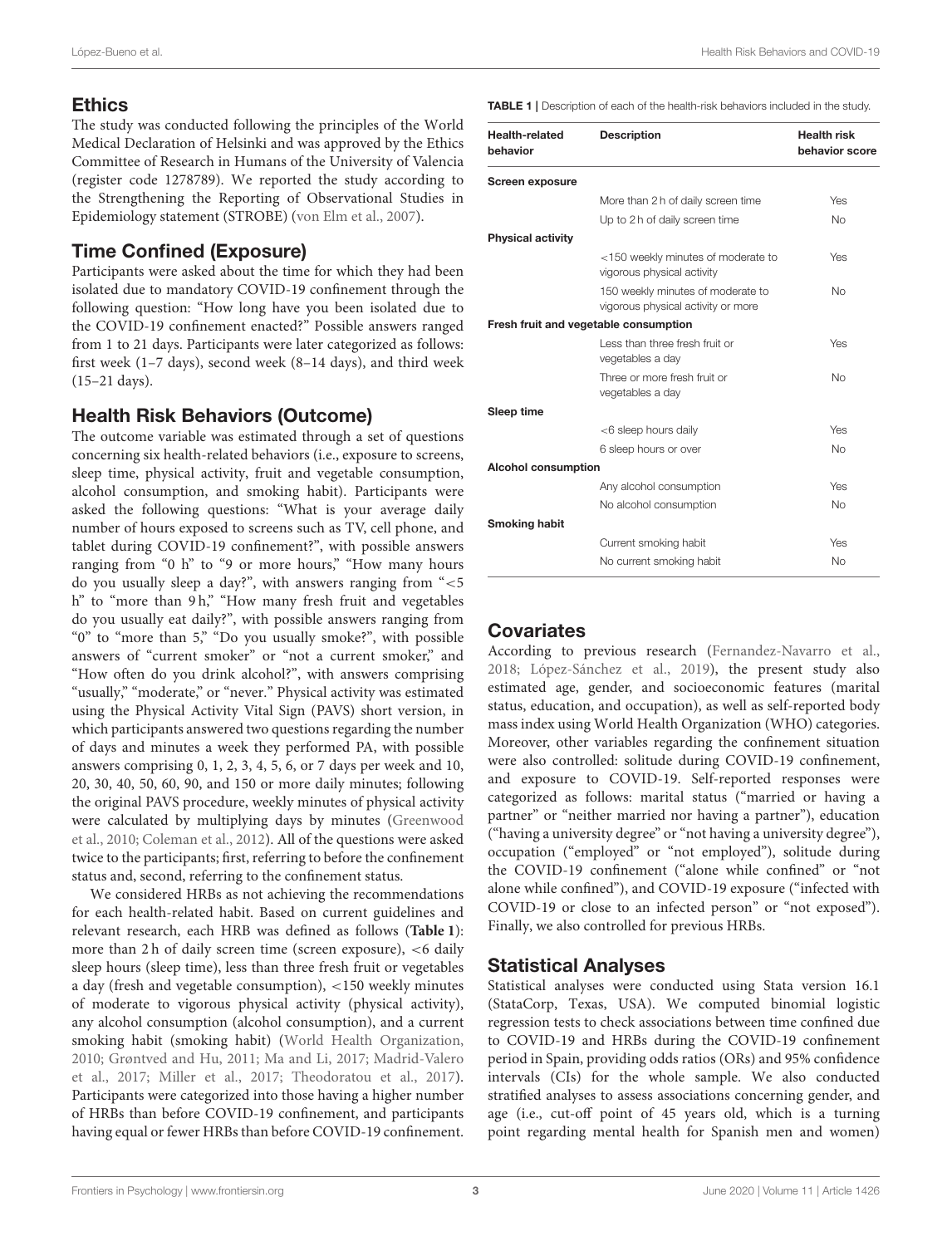<span id="page-3-0"></span>TABLE 2 | Characteristics of the study population and health risk behaviors during COVID-19 confinement.

| $N = 2,741$                                       | n (%)        | Mean (SD)   |
|---------------------------------------------------|--------------|-------------|
| Age (y)                                           |              | 34.2 (13.0) |
| Gender                                            |              |             |
| Men                                               | 1,320 (48.2) |             |
| Women                                             | 1,421 (51.8) |             |
| <b>Marital status</b>                             |              |             |
| Married or having a partner                       | 1,216 (44.4) |             |
| Not married or having a partner                   | 1,525 (55.6) |             |
| Occupation                                        |              |             |
| Employed                                          | 1,693 (61.8) |             |
| Not employed                                      | 1,048 (38.2) |             |
| <b>Education</b>                                  |              |             |
| Holding a university degree                       | 1,680 (61.3) |             |
| Not holding a university degree                   | 1 061 (38.7) |             |
| <b>Body mass index</b>                            |              |             |
| Underweight                                       | 81(3.0)      |             |
| Normal                                            | 2,032 (74.1) |             |
| Overweight                                        | 437 (15.9)   |             |
| Obese                                             | 191 (7.0)    |             |
| <b>Alcohol consumption</b>                        |              |             |
| Yes                                               | 1,368 (49.9) |             |
| No                                                | 1,373 (50.1) |             |
| Smoking                                           |              |             |
| Yes                                               | 241 (8.8)    |             |
| <b>No</b>                                         | 2,500 (91.2) |             |
| Fruit and vegetable consumption (piece/day)       |              |             |
| $<$ 3                                             | 1,383 (50.5) |             |
| ≥3                                                | 1,358 (49.5) |             |
| Sleep time (h/day)                                |              |             |
| ≤6                                                | 115 (4.2)    |             |
| >6                                                | 2,626 (95.8) |             |
| Screen time (h/day)                               |              |             |
| >2                                                | 2,678 (97.7) |             |
| $\leq$ 2                                          | 63(2.3)      |             |
| <b>WHO PA recommendations</b>                     |              |             |
| <150 weekly minutes                               | 1,219 (44.5) |             |
| $\geq$ 150 weekly minutes                         | 1,522 (55.5) |             |
| <b>Exposure to COVID-19</b>                       |              |             |
| Yes                                               | 288 (10.5)   |             |
| <b>No</b>                                         | 2,453 (89.5) |             |
| Alone during COVID-19 confinement                 |              |             |
| Yes                                               | 209 (7.6)    |             |
| <b>No</b>                                         | 2,532 (92.4) |             |
| Number of previous health risk behaviors          |              |             |
| $0 - 2$                                           | 1,314 (47.9) |             |
| 3                                                 | 876 (32.0)   |             |
| $4 - 6$                                           |              |             |
|                                                   | 551 (20.1)   |             |
| Health risk behaviors during COVID-19 confinement |              |             |
| More than before confinement                      | 729 (26.6)   |             |
| Equal                                             | 1,247 (45.5) |             |
| before confinement                                | 765 (27.9)   |             |

(Continued)

TABLE 2 | Continued

| $N = 2,741$                  | $n$ (%)     | Mean (SD) |  |  |  |  |  |
|------------------------------|-------------|-----------|--|--|--|--|--|
| Week of COVID-19 confinement |             |           |  |  |  |  |  |
| First                        | 1,591(58.1) |           |  |  |  |  |  |
| Second                       | 615 (22.4)  |           |  |  |  |  |  |
| Third                        | 535 (19.5)  |           |  |  |  |  |  |

[\(Ministerio de Salud, 2017\)](#page-8-24), for each and the sum of all HRBs. Participants with missing data in any study variable were discarded for the study ( $n = 143$ ). Levels of significance were set at  $p < 0.05$ .

#### RESULTS

The descriptive statistics of the sample are presented in **[Table 2](#page-3-0)**. A total of 1,421 participants (51.8%) are women, and 288 (10.5%) declared as being COVID-19-infected or being exposed to someone who was. At the time of questionnaire reply, participants had been confined for an average of 8.8 days (SD 4.4), and 209 (7.6%) were alone while confined. Overall, the number of participants with a higher number of HRBs in comparison with pre-confinement levels while confined was 729 (26.6%).

As regards specific HRBs, **[Table 3](#page-4-0)** and **[Figure 1](#page-4-1)** show the evolution of percentages for each HRB (i.e., participants not meeting the recommended guidelines) before and during the COVID-19 confinement period. The percentage of participants meeting the guidelines regarding screen exposure became lower in the course of the confinement period, whereas the percentage of participants meeting the guidelines for the rest of HRBs increased with duration of confinement. Particularly, alcohol consumption and insufficient physical activity prevalence are the two that reduce the most substantially with time-course of confinement. Adjusted logistic regression analyses for each HRB (i.e., not complying with recommended guidelines for each health-related behavior) displayed in **[Table 4](#page-5-0)** present significant reduced odds for insufficient physical activity for all participants as well as for all subgroup analyses in a dose-response fashion; overall, fruit and vegetable consumption also show significantly reduced odds for HRB, with the subgroup of participants aged <45 years showing a similar trend.

Overall, participants experiencing their second and third week of confinement, respectively, show significant lower odds for a higher number of HRBs (i.e., healthier lifestyles) in model 1 (**[Table 5](#page-6-0)**) (OR 0.63; 95% CI: 0.51–0.79) (OR 0.65; 95% CI: 0.51–0.83) than those experiencing 1 week of confinement; even when fully adjusted, participants experiencing 2 and 3 weeks of confinement have progressively and significantly decreased odds for a higher number of HRBs in comparison with preconfinement levels, with, respectively, OR 0.63; 95% CI: 0.49– 0.81 and OR 0.47; 95% CI: 0.36–0.61. **[Table 5](#page-6-0)** also shows age and gender subgroup analyses, which display similar significant trends as for the adjusted overall group. Crude analyses for older participants and women in their third week of confinement show no significant association with a higher number of HRBs; when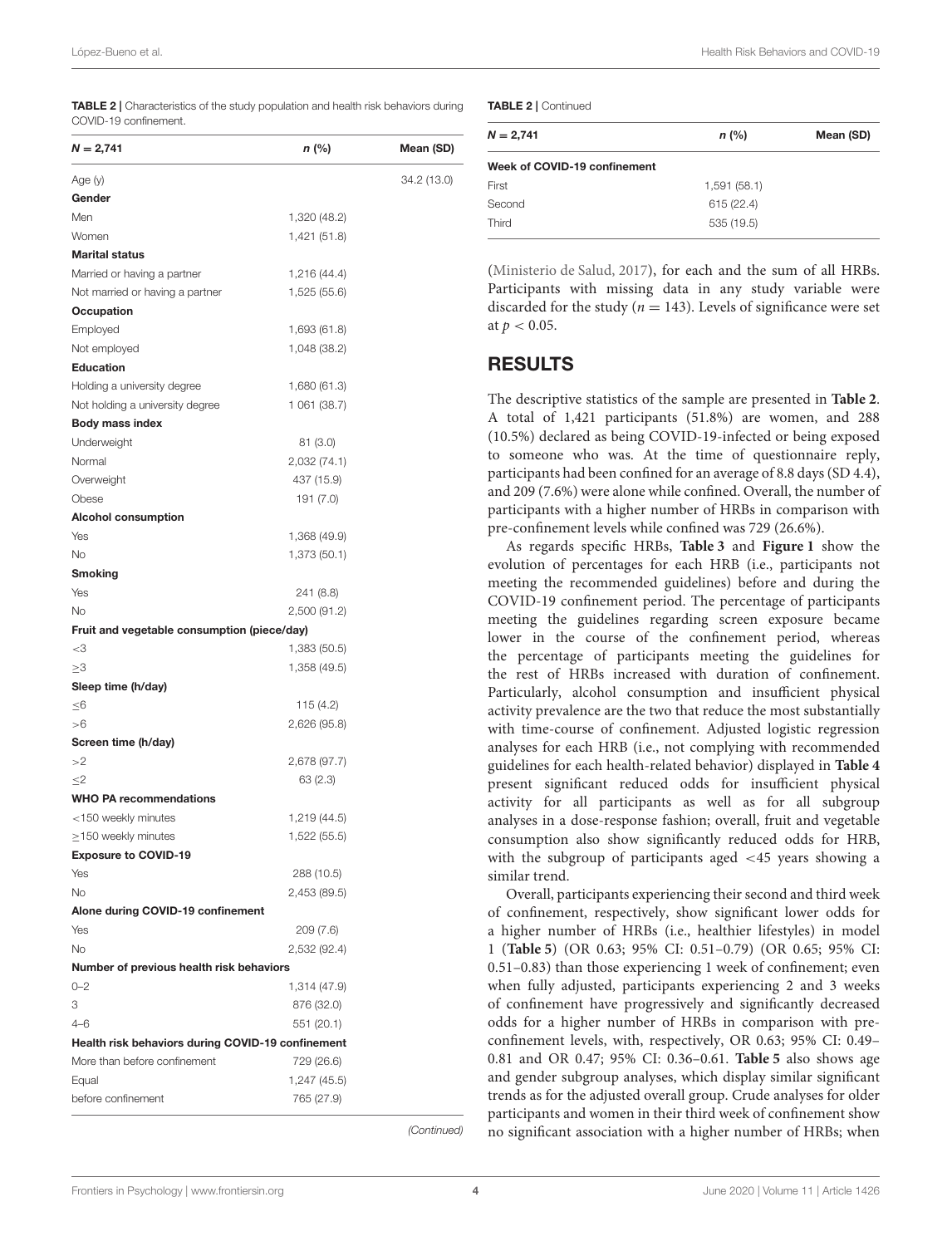|         | <b>Previous to COVID-19</b><br>confinement |                    | Week 1      |             | Week 2     |             | Week 3     |             |         |
|---------|--------------------------------------------|--------------------|-------------|-------------|------------|-------------|------------|-------------|---------|
|         | $n$ (%)                                    | Diff. (1-previous) | $n$ (%)     | Diff. (2-1) | $n$ (%)    | Diff. (3-2) | $n$ (%)    | Diff. (3-1) | $P^*$   |
| Screen  | 2,274(83.0)                                | 14.7               | (97.7) 554. | $-0.8$      | 596 (96.9) | 1.8         | 528 (98.7) | 1.0         | 0.132   |
| Sleep   | 172 (6.3)                                  | $-1.3$             | 80(5.0)     | $-2.6$      | 15(2.4)    | 1.3         | 20(3.7)    | $-1.3$      | 0.021   |
| Alcohol | 1,932 (70.5)                               | $-17.1$            | 850 (53.4)  | $-6.9$      | 286 (46.5) | $-3.2$      | 232 (43.3) | $-10.1$     | < 0.001 |
| PA      | 963(35.1)                                  | 17.1               | 831 (52.2)  | $-11.9$     | 248 (40.3) | $-14.1$     | 140 (26.2) | $-26.0$     | < 0.001 |
| Fruits  | 1,352 (49.3)                               | 3.5                | 839 (52.8)  | $-4.0$      | 300(48.8)  | $-3.2$      | 244 (45.6) | $-7.2$      | 0.011   |
| Smoke   | 382 (13.9)                                 | $-4.0$             | 157 (9.9)   | $-2.3$      | 47(7.6)    | $-0.7$      | 37(6.9)    | $-3.0$      | 0.059   |
|         |                                            |                    |             |             |            |             |            |             |         |

<span id="page-4-0"></span>TABLE 3 | Percentage of participants with each health risk behavior previous to and during the COVID-19 confinement.

\*Chi-square test among confinement weeks.

PA, Physical activity.



<span id="page-4-1"></span>adjusted, both subgroups present significant associations, with, respectively, OR 0.44; 95% CI: 0.20–0.99 and OR 0.55; 95% CI: 0.36–0.83.

## **DISCUSSION**

Our study provides novel data from an unusual setting of free movement restrictions resulting from the COVID-19 pandemic. The most critical finding of this study in a large sample of the Spanish adult population was that the odds of having a higher level of HRB (i.e., a change toward a higher number of HRBs than before the confinement) decreased during the confinement due to COVID-19. Contrary to our hypothesis, the prevalence of HRBs improved with longer confinement (i.e., physical activity and consumption of fruit and vegetable increased, tobacco and alcohol consumption decreased, and sleep quality improved), except for screen exposure time. Thus, the population gradually adapted their health behavior with time but also spent more time exposed to screens.

In the case of physical activity, the percentage of people doing <150 weekly minutes increased the first week of confinement but decreased the second and third week. This phenomenon might have occurred because the first week of confinement was used to adjust usual routines to the new context and, thereafter, home-based physical activity started to increase. This result agrees with previous research that found homebased physical activity to have a considerably better adherence (long-term maintenance) rate than center-based physical activity [\(Ashworth et al., 2005\)](#page-7-4); interestingly, these values for HRB as regards physical activity gradually decreased whereas prevalence for screen exposure HRB remained very high. This point deserves a closer look and further investigation, since higher amounts of sedentary behavior, measured largely as screen time, have been usually associated with lower physical activity levels [\(O'Donoghue et al., 2016\)](#page-8-25),

Regarding screen exposure, the percentage of participants dedicating more than 2h to screen exposure daily slightly increased. This is an expected result due to the promotion of both remote work and online education during the COVID-19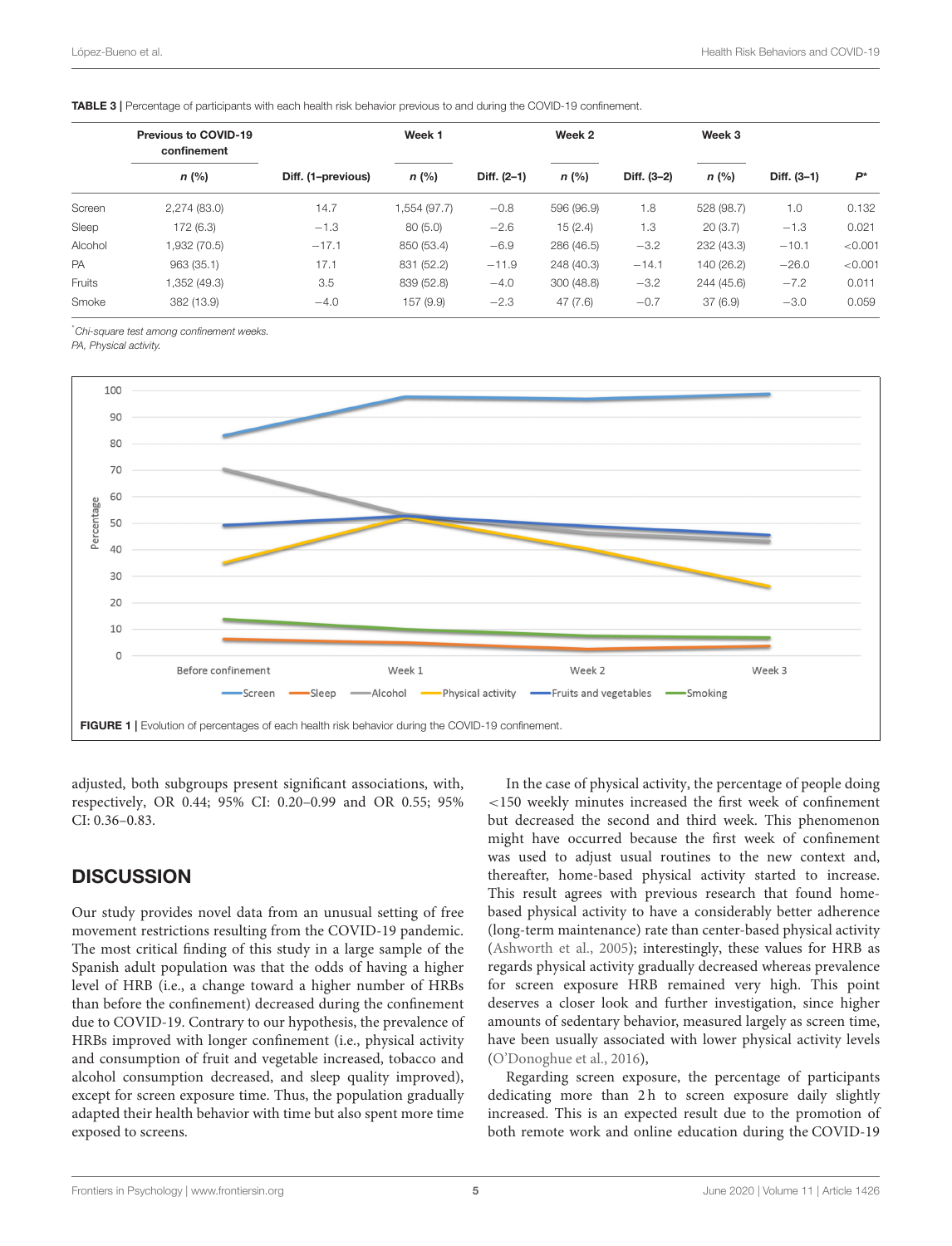6

|               |        |              | Screen exposure      |                      | <b>Physical activity</b> |                            |                      | Fruit and vegetable consumption |                      |                      |
|---------------|--------|--------------|----------------------|----------------------|--------------------------|----------------------------|----------------------|---------------------------------|----------------------|----------------------|
| $N = 2,741$   | Week   | $n$ (%)      | Model 1 <sup>a</sup> | Model 2 <sup>b</sup> | $n$ (%)                  | Model 1 <sup>a</sup>       | Model 2 <sup>b</sup> | $n$ (%)                         | Model 1 <sup>a</sup> | Model 2 <sup>b</sup> |
| All           | First  | 1,554 (97.7) | $\mathbf{1}$         | $\overline{1}$       | 831 (52.2)               | $\mathbf{1}$               | $\mathbf{1}$         | 839 (52.7)                      | $\mathbf{1}$         | $\mathbf{1}$         |
|               | Second | 596 (96.9)   | $0.74(0.42 - 1.30)$  | $0.75(0.40 - 1.39)$  | 248 (40.3)               | $0.63(0.52 - 0.76)$        | $0.61(0.49 - 0.76)$  | 300 (48.8)                      | $0.84(0.70 - 1.02)$  | $0.77(0.58 - 1.01)$  |
|               | Third  | 528 (98.7)   | $1.26(0.55 - 2.90)$  | 1.38 (0.58-3.30)     | 140 (26.2)               | $0.39(0.31 - 0.49)$        | $0.43(0.33 - 0.54)$  | 244 (45.6)                      | $0.74(0.61 - 0.91)$  | $0.71(0.53 - 0.95)$  |
| $<$ 45 (y)    | First  | 1,132 (98.0) | $\overline{1}$       | $\overline{1}$       | 541 (46.8)               | $\overline{1}$             | $\mathbf{1}$         | 613 (53.1)                      | $\overline{1}$       | $\mathbf{1}$         |
|               | Second | 482 (98.2)   | $1.13(0.52 - 2.47)$  | $1.23(0.53 - 2.87)$  | 174 (35.4)               | $0.61(0.49 - 0.76)$        | $0.61(0.47 - 0.78)$  | 242 (49.3)                      | $0.85(0.69 - 1.05)$  | $0.80(0.59 - 1.09)$  |
|               | Third  | 494 (99.2)   | $2.33(0.80 - 6.80)$  | $2.39(0.78 - 7.25)$  | 123 (24.7)               | $0.38(0.30 - 0.49)$        | $0.43(0.33 - 0.56)$  | 230 (46.2)                      | $0.77(0.62 - 0.95)$  | $0.73(0.54 - 0.99)$  |
| $\geq$ 45 (y) | First  | 422 (96.8)   | $\overline{1}$       | $\overline{1}$       | 290 (66.5)               | $\overline{1}$             | $\mathbf{1}$         | 226 (51.8)                      | $\overline{1}$       | $\mathbf{1}$         |
|               | Second | 114 (91.4)   | $0.43(0.19 - 1.01)$  | $0.34(0.13 - 0.92)$  | 74 (59.7)                | $0.72(0.48 - 1.09)$        | $0.66(0.42 - 1.04)$  | 58 (46.8)                       | $0.83(0.26 - 1.24)$  | $0.66(0.34 - 1.28)$  |
|               | Third  | 34 (91.9)    | $0.34(0.91 - 1.27)$  | $0.47(0.10 - 2.18)$  | 17 (46.0)                | $0.43(0.22 - 0.85)$        | $0.38(0.18 - 0.81)$  | 14 (37.8)                       | $0.56(0.28 - 1.12)$  | $0.57(0.19 - 1.71)$  |
| Men           | First  | 741 (98.9)   | $\overline{1}$       | $\mathbf{1}$         | 358 (47.8)               | $\overline{1}$             | $\mathbf{1}$         | 392 (52.3)                      | $\overline{1}$       | $\overline{1}$       |
|               | Second | 251 (99.6)   | 2.73 (0.34-22.04)    | 3.06 (0.36-26.40)    | 95 (37.7)                | $0.71(0.53 - 0.96)$        | $0.65(0.46 - 0.92)$  | 120 (47.6)                      | $0.83(0.62 - 1.11)$  | $0.80(0.53 - 1.20)$  |
|               | Third  | 314 (98.4)   | $0.69(0.22 - 2.18)$  | $0.93(0.27 - 3.21)$  | 56 (17.6)                | $0.27(0.19 - 0.37)$        | $0.29(0.20 - 0.42)$  | 140 (43.9)                      | $0.72(0.55 - 0.94)$  | $0.71(0.49 - 1.04)$  |
| Women         | First  | 813 (96.6)   | $\overline{1}$       | $\overline{1}$       | 473 (56.2)               | $-1$                       | $\mathbf{1}$         | 447 (53.1)                      | $\overline{1}$       | $\overline{1}$       |
|               | Second | 345 (95.0)   | $0.63(0.34 - 1.15)$  | $0.59(0.30 - 1.17)$  | 153 (42.2)               | $0.59(0.46 - 0.76)$        | $0.59(0.44 - 0.78)$  | 180 (49.6)                      | $0.86(0.67 - 1.10)$  | $0.74(0.51 - 1.08)$  |
|               | Third  | 214(99.1)    | 2.88 (0.67-12.33)    | 3.23 (0.72-14.50)    | 84 (38.9)                | $0.59(0.43 - 0.80)$        | $0.59(0.42 - 0.84)$  | 104(48.2)                       | $0.79(0.58 - 1.07)$  | $0.67(0.42 - 1.07)$  |
|               |        |              | Sleep time           |                      |                          | <b>Alcohol consumption</b> |                      |                                 | <b>Smoking habit</b> |                      |
| All           | First  | 80(5.0)      | $\overline{1}$       | $\overline{1}$       | 850 (53.4)               | $\overline{1}$             | $\mathbf{1}$         | 157 (9.9)                       | $\overline{1}$       | $\mathbf{1}$         |
|               | Second | 15(2.4)      | $0.49(0.28 - 0.86)$  | $0.40(0.22 - 0.74)$  | 286 (43.5)               | $0.77(0.64 - 0.93)$        | $0.89(0.69 - 1.16)$  | 47(7.6)                         | $0.78(0.55 - 1.09)$  | $0.99(0.57 - 1.72)$  |
|               | Third  | 20(3.7)      | $0.98(0.58 - 1.65)$  | $0.95(0.54 - 1.65)$  | 232 (43.3)               | $0.66(0.54 - 0.81)$        | $0.82(0.63 - 1.08)$  | 37(6.9)                         | $0.83(0.56 - 1.21)$  | $0.87(0.47 - 1.59)$  |
| $<$ 45 (y)    | First  | 44(3.8)      | $\overline{1}$       | $\overline{1}$       | 610 (52.8)               | $\overline{1}$             | $\mathbf{1}$         | 94(8.1)                         | $\overline{1}$       | $\mathbf{1}$         |
|               | Second | 7(1.4)       | $0.35(0.16 - 0.79)$  | $0.38(0.16 - 0.90)$  | 232 (47.3)               | $0.93(0.70 - 1.25)$        | $0.94(0.70 - 1.25)$  | 31(6.3)                         | $0.75(0.49 - 1.14)$  | $0.77(0.39 - 1.53)$  |
|               | Third  | 17(3.4)      | $0.94(0.53 - 1.67)$  | $0.98(0.53 - 1.82)$  | 211(42.4)                | $0.84(0.63 - 1.12)$        | $0.81(0.60 - 1.08)$  | 32(6.4)                         | $0.80(0.52 - 1.20)$  | $0.74(0.37 - 1.46)$  |
| $\geq$ 45 (y) | First  | 36(8.3)      | $\overline{1}$       | $\overline{1}$       | 240 (55.1)               | $\overline{1}$             | $\mathbf{1}$         | 63 (14.5)                       | $\overline{1}$       | $\overline{1}$       |
|               | Second | 8(6.5)       | $0.73(0.33 - 1.62)$  | $0.55(0.23 - 1.33)$  | 54 (43.6)                | $0.87(0.48 - 1.56)$        | $0.85(0.48 - 1.53)$  | 16 (12.9)                       | $0.82(0.45 - 1.84)$  | $1.81(0.58 - 5.65)$  |
|               | Third  | 3(8.11)      | $1.00(0.29 - 3.43)$  | $1.00(0.25 - 3.96)$  | 21(56.8)                 | $1.46(0.48 - 4.45)$        | $1.49(0.49 - 4.55)$  | 5(13.5)                         | $0.95(0.36 - 2.55)$  | $1.20(0.21 - 6.98)$  |
| Men           | First  | 30(4.0)      | $\overline{1}$       | $\overline{1}$       | 428 (57.1)               | $\overline{1}$             | $\mathbf{1}$         | 52(6.9)                         | $\overline{1}$       | $\mathbf{1}$         |
|               | Second | 5(1.9)       | $0.53(0.20 - 1.39)$  | $0.49(0.18 - 1.40)$  | 120 (47.6)               | $0.93(0.64 - 1.37)$        | $0.93(0.64 - 1.37)$  | 19(7.5)                         | 1.20 (0.66-1.93)     | 2.10 (0.78-5.66)     |
|               | Third  | 5(1.6)       | $0.45(0.17 - 1.20)$  | $0.42(0.15 - 1.20)$  | 140 (43.9)               | $1.02(0.70 - 1.48)$        | $1.02(0.70 - 1.48)$  | 22(6.9)                         | $1.09(0.64 - 1.85)$  | $1.38(0.56 - 3.41)$  |
| Women         | First  | 50(5.9)      | $\overline{1}$       | $\overline{1}$       | 422 (50.1)               | $\overline{1}$             | $\mathbf{1}$         | 105(12.5)                       | $\overline{1}$       | $\mathbf{1}$         |
|               | Second | 10(2.8)      | $0.48(0.24 - 0.96)$  | $0.37(0.18 - 0.78)$  | 166 (45.7)               | $0.88(0.62 - 1.26)$        | $0.88(0.62 - 1.26)$  | 28 (7.7)                        | $0.62(0.40 - 0.96)$  | $0.69(0.34 - 1.39)$  |
|               | Third  | 15(6.9)      | $1.53(0.82 - 2.85)$  | 1.46 (0.74-2.88)     | 92(42.6)                 | $0.62(0.40 - 0.94)$        | $0.62(0.40 - 0.94)$  | 15(6.9)                         | $0.63(0.35 - 1.18)$  | $0.59(0.25 - 1.43)$  |

<span id="page-5-0"></span>

|               | Second |          |                     |                     | 850 (53.4) |                     |                     | 157 (9.9) |                     |                     |
|---------------|--------|----------|---------------------|---------------------|------------|---------------------|---------------------|-----------|---------------------|---------------------|
|               |        | 15(2.4)  | $0.49(0.28 - 0.86)$ | $0.40(0.22 - 0.74)$ | 286 (43.5) | $0.77(0.64 - 0.93)$ | $0.89(0.69 - 1.16)$ | 47(7.6)   | $0.78(0.55 - 1.09)$ | $0.99(0.57 - 1.72)$ |
|               | Third  | 20(3.7)  | $0.98(0.58 - 1.65)$ | $0.95(0.54 - 1.65)$ | 232 (43.3) | $0.66(0.54 - 0.81)$ | $0.82(0.63 - 1.08)$ | 37(6.9)   | $0.83(0.56 - 1.21)$ | $0.87(0.47 - 1.59)$ |
| $<$ 45 (y)    | First  | 44 (3.8) |                     |                     | 610 (52.8) |                     |                     | 94(8.1)   |                     |                     |
|               | Second | 7(1.4)   | $0.35(0.16 - 0.79)$ | $0.38(0.16 - 0.90)$ | 232 (47.3) | $0.93(0.70 - 1.25)$ | $0.94(0.70 - 1.25)$ | 31(6.3)   | $0.75(0.49 - 1.14)$ | $0.77(0.39 - 1.53)$ |
|               | Third  | 17(3.4)  | $0.94(0.53 - 1.67)$ | $0.98(0.53 - 1.82)$ | 211(42.4)  | $0.84(0.63 - 1.12)$ | $0.81(0.60 - 1.08)$ | 32(6.4)   | $0.80(0.52 - 1.20)$ | $0.74(0.37 - 1.46)$ |
| $\geq$ 45 (y) | First  | 36(8.3)  |                     |                     | 240(55.1)  |                     |                     | 63 (14.5) |                     |                     |
|               | Second | 8(6.5)   | $0.73(0.33 - 1.62)$ | $0.55(0.23 - 1.33)$ | 54 (43.6)  | $0.87(0.48 - 1.56)$ | $0.85(0.48 - 1.53)$ | 16 (12.9) | $0.82(0.45 - 1.84)$ | $1.81(0.58 - 5.65)$ |
|               | Third  | 3(8.11)  | $1.00(0.29 - 3.43)$ | $1.00(0.25 - 3.96)$ | 21(56.8)   | $1.46(0.48 - 4.45)$ | 1.49 (0.49-4.55)    | 5(13.5)   | $0.95(0.36 - 2.55)$ | $1.20(0.21 - 6.98)$ |
| Men           | First  | 30(4.0)  |                     |                     | 428 (57.1) |                     |                     | 52(6.9)   |                     |                     |
|               | Second | 5(1.9)   | $0.53(0.20 - 1.39)$ | $0.49(0.18 - 1.40)$ | 120 (47.6) | $0.93(0.64 - 1.37)$ | $0.93(0.64 - 1.37)$ | 19(7.5)   | 1.20 (0.66-1.93)    | $2.10(0.78 - 5.66)$ |
|               | Third  | 5(1.6)   | $0.45(0.17 - 1.20)$ | $0.42(0.15 - 1.20)$ | 140 (43.9) | $1.02(0.70 - 1.48)$ | $1.02(0.70 - 1.48)$ | 22(6.9)   | $1.09(0.64 - 1.85)$ | $1.38(0.56 - 3.41)$ |
| Women         | First  | 50(5.9)  |                     |                     | 422 (50.1) |                     |                     | 105(12.5) |                     |                     |
|               | Second | 10(2.8)  | $0.48(0.24 - 0.96)$ | $0.37(0.18 - 0.78)$ | 166 (45.7) | $0.88(0.62 - 1.26)$ | $0.88(0.62 - 1.26)$ | 28(7.7)   | $0.62(0.40 - 0.96)$ | $0.69(0.34 - 1.39)$ |
|               | Third  | 15(6.9)  | 1.53 (0.82-2.85)    | 1.46 (0.74-2.88)    | 92(42.6)   | $0.62(0.40 - 0.94)$ | $0.62(0.40 - 0.94)$ | 15(6.9)   | $0.63(0.35 - 1.18)$ | $0.59(0.25 - 1.43)$ |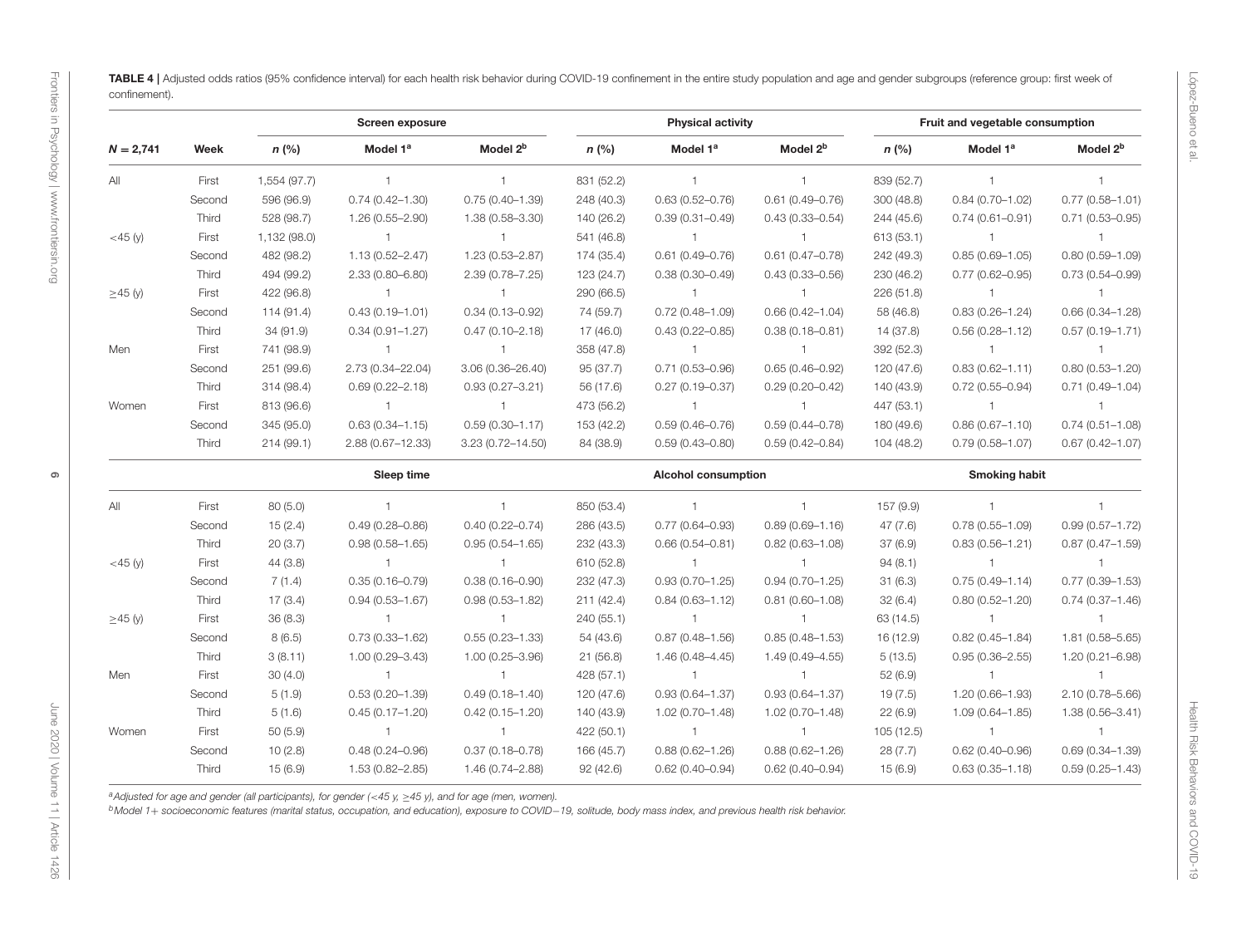<span id="page-6-0"></span>TABLE 5 | Adjusted odds ratios (95% confidence interval) for a higher number of health risk behaviors than before COVID−19 confinement in the entire study population and age and gender subgroups (reference group: first week of confinement).

| $N = 2,741$ | Week   | $n$ (%)      | Model 1 <sup>a</sup> | Model 2 <sup>b</sup> |
|-------------|--------|--------------|----------------------|----------------------|
| All         | First  | 1,591 (58.1) | 1                    |                      |
|             | Second | 615 (22.4)   | $0.63(0.51 - 0.79)$  | $0.63(0.49 - 0.81)$  |
|             | Third  | 535 (19.5)   | $0.65(0.51 - 0.83)$  | $0.47(0.36 - 0.61)$  |
| $<$ 45 (y)  | First  | 1,155 (53.9) |                      |                      |
|             | Second | 491 (22.9)   | $0.64(0.50 - 0.83)$  | $0.69(0.51 - 0.92)$  |
|             | Third  | 498 (23.2)   | $0.64(0.50 - 0.83)$  | $0.48(0.36 - 0.64)$  |
| ≥45 (y)     | First  | 436 (73.0)   |                      |                      |
|             | Second | 124 (20.8)   | $0.60(0.38 - 0.94)$  | $0.52(0.32 - 0.86)$  |
|             | Third  | 37(6.2)      | $0.73(0.35 - 1.52)$  | $0.44(0.20 - 0.99)$  |
| Men         | First  | 749 (56.7)   |                      |                      |
|             | Second | 252 (19.1)   | $0.72(0.52 - 1.00)$  | $0.67(0.46 - 0.97)$  |
|             | Third  | 319 (24.2)   | $0.60(0.44 - 0.83)$  | $0.41(0.28 - 0.54)$  |
| Women       | First  | 842 (59.3)   |                      |                      |
|             | Second | 363 (25.6)   | $0.57(0.42 - 0.77)$  | $0.60(0.42 - 0.84)$  |
|             | Third  | 216 (15.2)   | $0.73(0.51 - 1.05)$  | $0.55(0.36 - 0.83)$  |

a Adjusted for age and gender (all participants), for gender (<45 y,  $\geq$ 45 y), and for age (men, women).

 $<sup>b</sup>$ Model 1+ socioeconomic features (marital status, occupation, and education), exposure</sup> to COVID-19, solitude, body mass index, and previous health risk behaviors.

confinement [\(Agencia Estatal Boletín Oficial del Estado, 2020\)](#page-7-0). The high values found in this study for daily screen time far exceed the recommended levels for adults, which could contribute to the experience of mental health disorders such as depression [\(Wang et al., 2019\)](#page-9-10).

Concerning alcohol and tobacco, the consumption of both decreased during the course of confinement. It seems that during this period, in which health is even more important than usual, people may be trying to adopt healthier lifestyles. Nevertheless, the values found in the present study were, respectively, higher and lower for alcohol and cigarette consumption when compared with prior research involving Spanish participants; such different percentages could be due to differences regarding sample characteristics (e.g., an overall different age may lead to different healthy habits) as well as assessment tools (e.g., alcohol consumption threshold was considered differently in the studies) [\(Peacock et al., 2018\)](#page-8-26). The increasing use of new technologies in leisure time as substitutes for alcohol and tobacco consumption might be a possible explanation for this reduction trend [\(Gil-Madrona et al., 2019\)](#page-8-27). Furthermore, longer confinement periods might show different results due to increased stress, especially in very specific populations (e.g., those with impulsive behaviors and/or ex-addicted) (Clay and Parker, [2020\)](#page-7-5), as well as in women [\(Torres and O'Dell, 2016\)](#page-9-6); this may result from either limited access to supplies or attempts to preserve supplies during the confinement; also, the deprivation of physical social interactions might mitigate both alcohol consumption and smoking [\(Knudsen et al., 2007;](#page-8-28) [Seid,](#page-8-29) [2016\)](#page-8-29). Further research would be required to better understand these points.

The percentage of people sleeping for fewer than 6 daily hours per day decreased during the confinement. This is likely to have happened because, during confinement, people do not need to awaken as early to commute to work or may have less job stress. Both job stress and work overload have been associated with poor sleep quality [\(Shiffman et al., 2009\)](#page-8-30). However, this might especially occur among those with increased social capital, as has recently been shown during the COVID-19 virus epidemic in central China [\(Xiao et al., 2020a\)](#page-9-4). Also, it is likely that achieving the weekly recommended amount of physical activity or maintaining the usual meal times helped in improving sleep quality [\(Potter et al., 2016;](#page-8-31) [Altena et al.,](#page-7-6) [2020\)](#page-7-6). Besides, the fact that the HRB regarding sleep time is very low in this study may indicate a moderating influence over the higher anxiety levels associated with the COVID-19 pandemic (i.e., lower sleep deprivation during the confinement might lead to lower anxiety levels) [\(Pires et al., 2016;](#page-8-32) [Nollet et al.,](#page-8-33) [2020\)](#page-8-33).

Concerning fruit and vegetable consumption, the percentage of people eating fewer than three fresh fruit or vegetables a day decreased during the confinement. This positive result agrees with the food and nutrition recommendations for the Spanish population during the COVID-19 health crisis and could be related to the fact that forced confinement and closure of both bars and restaurants might lead to consuming more home-made cooking (Academia Española de Nutrición y Dietética, [2020\)](#page-7-7). Furthermore, the general tendency toward healthier behaviors as a whole observed in this study might be partially explained by the positively interrelated behavioral domains observed in prior research (i.e., individuals would have decided to lead a healthy lifestyle overall instead of placing emphasis on a single health behavior); in particular, a higher amount of physical activity has been observed to correlate with higher fruit and vegetable consumption [\(Fleig et al., 2015\)](#page-8-34).

Regarding the influence of the control variables over the association between weeks of confinement and health risk behaviors, this study found a consistent influence of occupation and exposure to COVID-19 (i.e., those participants employed or exposed to COVID-19 had significantly higher odds for HRBs) (results not published). Thus, those working more hours might have less time to take care of their health (leisuretime physical activity, preparing healthier food, sleeping more) and be more exposed to screens due to remote work. This health-related behavior pattern is consistent with findings from previous research, which observed a higher risk of suffering from coronary heart disease and stroke with long working hours [\(Kivimäki et al., 2015\)](#page-8-35). Furthermore, socioeconomic features may probably explain a substantial part of the differences found among gender subgroups; for instance, women and the higher educated have shown healthier behaviors regarding diet, whereas higher income has been identified as a predictor of higher levels of physical activity [\(Garza et al., 2013\)](#page-8-36). Also, cultural differences and the perception styles of individuals have been underscored to be behind the perception of the impact of SARS, which, in turn, might have influenced the ability to deal with HRBs in this new COVID-19 pandemic [\(Cheng and Tang,](#page-7-8)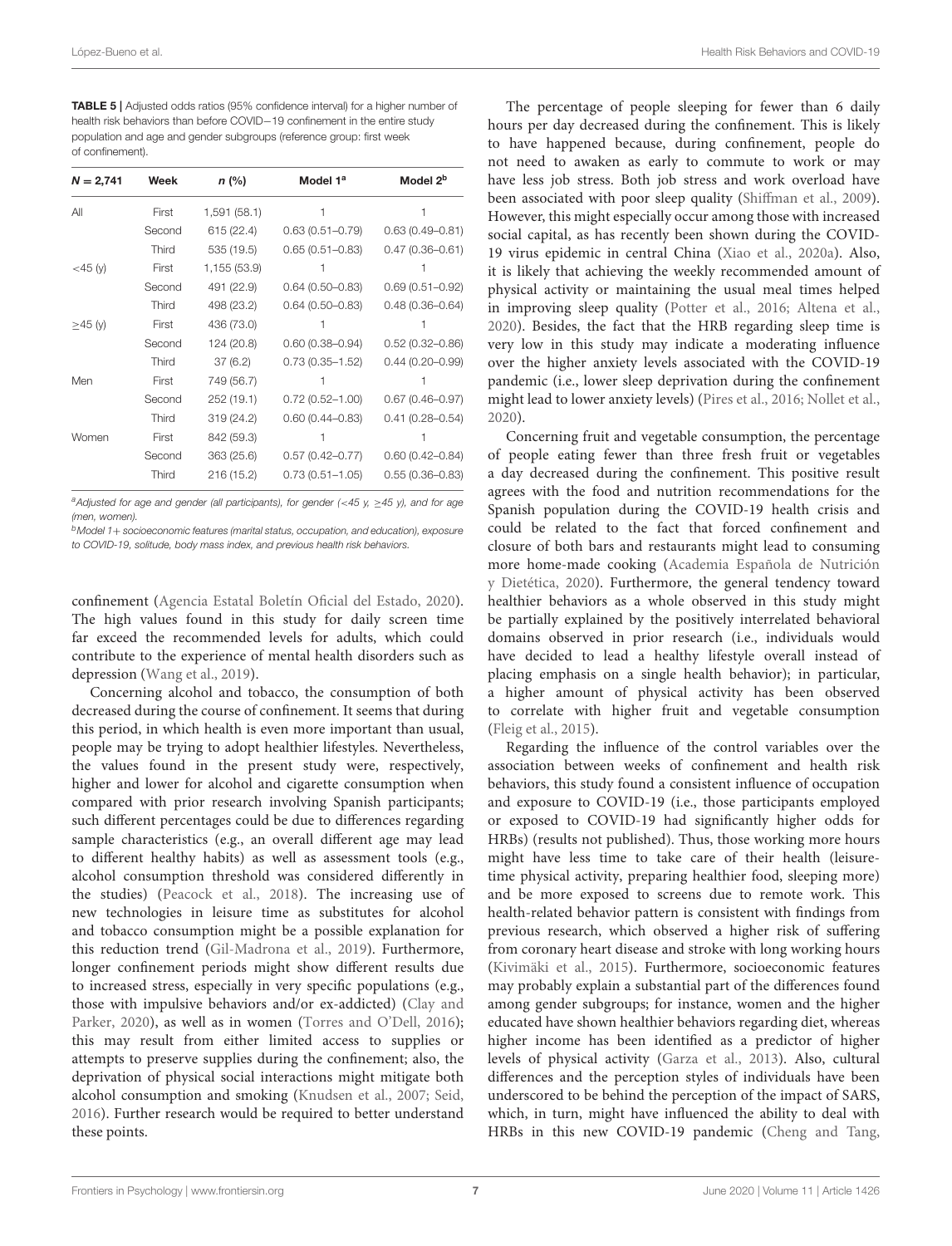[2004\)](#page-7-8). Besides, those individuals living in the most affected countries and most financially affected due to a virus outbreak (i.e., equine influenza) have been suggested to be among the most highly stressed and, thereby, more prone to modifying their HRBs [\(Taylor et al., 2008\)](#page-9-11). Consequently, future research focused on at-risk populations, such as those with deprived backgrounds or those socially and financially affected by the COVID-19 pandemic, is of special interest; research from a theoretical framework perspective based on either the PEN-3 cultural model or the Triandis model of social behavior could contribute to understanding the social circumstances underlying HRBs in this specific context [\(Facione, 1993;](#page-8-37) [Iwelunmor et al.,](#page-8-38) [2014\)](#page-8-38).

The strengths of the current study consist of examining a wide and large sample of Spanish adults (i.e., participants representing all the Spanish regions) with a good distribution of males and females, and the analysis of a wide set of variables, including novel variables such as weeks isolated or exposure to COVID-19. Besides, the dose-dependent response remains consistent overall and in subgroup analyses. A key limitation of this study was that data were self-reported, potentially introducing self-reporting and recall bias into the findings. Moreover, since a convenience sampling method was used to recruit participants, there is a possibility of selection bias. Second, due to the observational nature of the study, the results do not allow us to infer any causality. Third, the definition for each HRB was based on both current institutional guidelines and relevant research. However, it should be noted that utilizing different definitions or cut points might lead to different results. Last, because the young population is overrepresented in this study, different results might be obtained with an older sample of participants. The authors recommend that future studies analyze the association between weeks confined due to COVID-19 and changes in health risk behaviors in other countries where the population is confined, in order to check whether the trend found in this study is specific to Spain or is an international trend.

## **REFERENCES**

- <span id="page-7-7"></span>Academia Española de Nutrición y Dietética, Consejo General de Colegios oficiales de Dietistas-Nutricionistas, RED de Nutrición Basada en la Evidencia. (2020). Recomendaciones de Alimentación y Nutrición Para la Población Española Ante la Crisis Sanitaria del COVID-19. Madrid. Available online at: [https://](https://academianutricionydietetica.org/NOTICIAS/alimentacioncoronavirus.pdf) [academianutricionydietetica.org/NOTICIAS/alimentacioncoronavirus.pdf](https://academianutricionydietetica.org/NOTICIAS/alimentacioncoronavirus.pdf)
- <span id="page-7-0"></span>Agencia Estatal Boletín Oficial del Estado. (2020). Por el que se Declara el Estado de Alarma Para la Gestión de la Situación de crisis Sanitaria Ocasionada por el COVID-19. Available online at: [https://www.boe.es/buscar/doc.php?id=BOE-](https://www.boe.es/buscar/doc.php?id=BOE-A-2020-3692)[A-2020-3692](https://www.boe.es/buscar/doc.php?id=BOE-A-2020-3692) (accessed March 22, 2020).
- <span id="page-7-6"></span>Altena, E., Baglioni, C., Espie, C. A., Ellis, J., Gavriloff, D., Holzinger, B., et al. (2020). Dealing with sleep problems during home confinement due to the COVID-19 outbreak: practical recommendations from a task force of the European CBT-I Academy. J. Sleep Res. doi: [10.1111/jsr.13052.](https://doi.org/10.1111/jsr.13052) [Epub ahead of print].
- <span id="page-7-4"></span>Ashworth, N. L., Chad, K. E., Harrison, E. L., Reeder, B. A., and Marshall, S. C. (2005). Home versus center based physical activity programs in older adults. Cochrane Database Syst. Rev. 2005:CD004017. doi: [10.1002/14651858.CD004017.pub2](https://doi.org/10.1002/14651858.CD004017.pub2)

# **CONCLUSION**

The results of this study consistently showed that changes toward a number of HRBs in Spanish adults (PA, alcohol, tobacco, sleep time, and consumption of fruit and vegetables) progressively decreased during COVID-19 confinement. The only habit that increased was that of screen exposure time. These results point to a necessity to rethink the current system of work and education and suggest that a progressive adaptation to a system with more remote work and more online education may be beneficial for the improvement of people's health.

# DATA AVAILABILITY STATEMENT

The raw data supporting the conclusions of this article will be made available by the authors, without undue reservation.

# ETHICS STATEMENT

The studies involving human participants were reviewed and approved by Ethics Committee of Research in Humans of the University of Valencia. The patients/participants provided their written informed consent to participate in this study.

# AUTHOR CONTRIBUTIONS

RL-B, GL-S, JAC, LS, and JCal contributed the conception and design of the study. RL-B organized the database. RL-B and GL-S performed the statistical analysis. RL-B and GL-S wrote the first draft of the manuscript. JCal, LA, JCas, LS, LA, MT, and JAC wrote sections of the manuscript. All authors contributed to manuscript revision and read and approved the submitted version.

## ACKNOWLEDGMENTS

The authors thank the participants for their contribution to the study.

- <span id="page-7-3"></span>Brooks, S. K., Webster, R. K., Smith, L. E., Woodland, L., Wessely, S., Greenberg, N., et al. (2020). The psychological impact of quarantine and how to reduce it: rapid review of the evidence. Lancet 395, 912–920. doi: [10.1016/S0140-6736\(20\)30460-8](https://doi.org/10.1016/S0140-6736(20)30460-8)
- <span id="page-7-2"></span>Chekroud, S. R., Gueorguieva, R., Zheutlin, A. B., Paulus, M., Krumholz, H. M., Krystal, J. H., et al. (2018). Association between physical exercise and mental health in 1·2 million individuals in the USA between 2011 and 2015: a cross-sectional study. Lancet Psychiatry 5, 739–746. doi: [10.1016/S2215-0366\(18\)30227-X](https://doi.org/10.1016/S2215-0366(18)30227-X)
- <span id="page-7-1"></span>Chen, P., Mao, L., Nassis, G. P., Harmer, P., Ainsworth, B. E., and Li, F. (2009). Wuhan coronavirus (2019-nCoV): the need to maintain regular physical activity while taking precautions. J. Sport Health Sci. 9, 103–104. doi: [10.1016/j.jshs.2020.02.001](https://doi.org/10.1016/j.jshs.2020.02.001)
- <span id="page-7-8"></span>Cheng, C., and Tang, C. S. K. (2004). The psychology behind the masks: Psychological responses to the severe acute respiratory syndrome outbreak in different regions. Asian J. Soc. Psychol. 7, 3–7. doi: [10.1111/j.1467-839X.2004.00130.x](https://doi.org/10.1111/j.1467-839X.2004.00130.x)
- <span id="page-7-5"></span>Clay, J. M., and Parker, M. O. (2020). Alcohol use and misuse during the COVID-19 pandemic: a potential public health crisis? Lancet Public Heal 2667:30088. doi: [10.1016/S2468-2667\(20\)30088-8](https://doi.org/10.1016/S2468-2667(20)30088-8)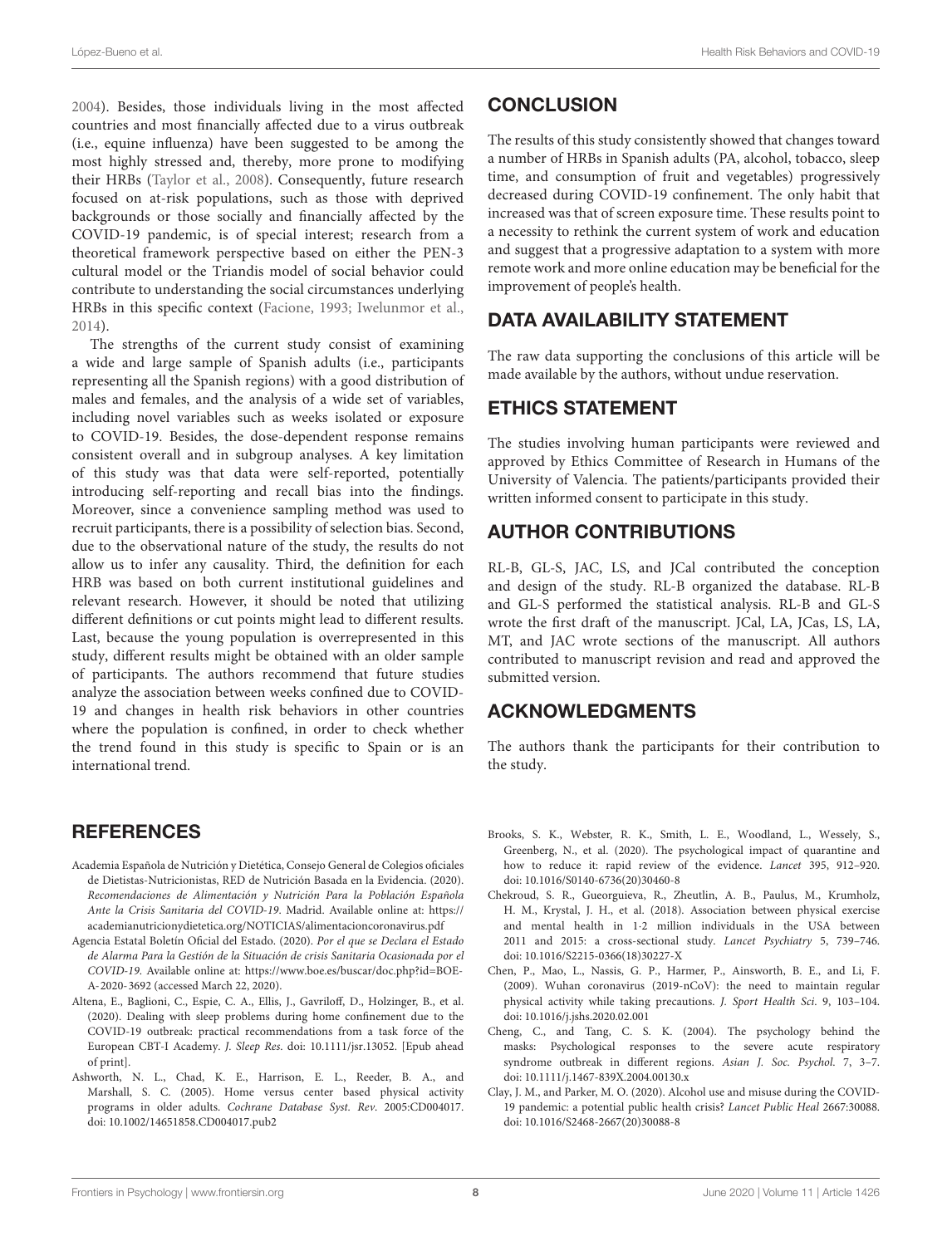- <span id="page-8-17"></span>Coleman, K. J., Ngor, E., Reynolds, K., Quinn, V. P., Koebnick, C., Young, D. R., et al. (2012). Initial validation of an exercise "vital sign" in electronic medical records. Med. Sci. Sports Exerc. 44, 2071–2076. doi: [10.1249/MSS.0b013e3182630ec1](https://doi.org/10.1249/MSS.0b013e3182630ec1)
- <span id="page-8-37"></span>Facione, N. C. (1993). The Triandis model for the study of health and illness behavior: a social behavior theory with sensitivity to diversity. Adv. Nurs. Sci. 15, 49–58. doi: [10.1097/00012272-199303000-00007](https://doi.org/10.1097/00012272-199303000-00007)
- <span id="page-8-22"></span>Fernandez-Navarro, P., Aragones, M. T., and Ley, V. (2018). Leisure-time physical activity and prevalence of non-communicable pathologies and prescription medication in Spain. PLoS ONE 13:e0191542. doi: [10.1371/journal.pone.0191542](https://doi.org/10.1371/journal.pone.0191542)
- <span id="page-8-34"></span>Fleig, L., Küper, C., Lippke, S., Schwarzer, R., and Wiedemann, A. U. (2015). Crossbehavior associations and multiple health behavior change: a longitudinal study on physical activity and fruit and vegetable intake. J. Health Psychol. 20, 525–534. doi: [10.1177/1359105315574951](https://doi.org/10.1177/1359105315574951)
- <span id="page-8-5"></span>Fleming, K. M., Campbell, M., and Herring, M. P. (2020). Acute effects of Pilates on mood states among young adult males. Complement. Ther. Med. 49:102313. doi: [10.1016/j.ctim.2020.102313](https://doi.org/10.1016/j.ctim.2020.102313)
- <span id="page-8-11"></span>Francisco, P. M. S. B., de Assumpção, D, Borim, F. S. A., Senicato, C., and Malta, D. C. (2019). Prevalence and co-occurrence of modifiable risk factors in adults and older people. Rev. Saude Publica 53:86. doi: [10.11606/s1518-8787.2019053001142](https://doi.org/10.11606/s1518-8787.2019053001142)
- <span id="page-8-36"></span>Garza, K. B., Harris, C, V., and Bolding, M. S. (2013). Examination of value of the future and health beliefs to explain dietary and physical activity behaviors. Res. Soc. Adm. Pharm[. 9, 851–862. doi: 10.1016/j.sapharm.2012.](https://doi.org/10.1016/j.sapharm.2012.12.001) 12.001
- <span id="page-8-27"></span>Gil-Madrona, P., Aguilar-Jurado, M. Á., Honrubia-Montesinos, C., and López-Sánchez, G. F. (2019). Physical activity and health habits of 17-to 25 year-old young people during their free time. Sustainability 11, 1–13. doi: [10.3390/su11236577](https://doi.org/10.3390/su11236577)
- <span id="page-8-0"></span>Gobierno de España. (2020). Available online at:<https://www.lamoncloa.gob.es/> (accessed March 22, 2020).
- <span id="page-8-16"></span>Greenwood, J. L. J., Joy, E. A., and Stanford, J. B. (2010). The physical activity vital sign: a primary care tool to guide counseling for obesity. J. Phys. Act Heal.7, 571–576. doi: [10.1123/jpah.7.5.571](https://doi.org/10.1123/jpah.7.5.571)
- <span id="page-8-18"></span>Grøntved, A., and Hu, F. B. (2011). Television viewing and risk of type 2 diabetes, cardiovascular disease, and all-cause mortality a meta-analysis. JAMA Netw. Open 305, 2448–2455. doi: [10.1001/jama.2011.812](https://doi.org/10.1001/jama.2011.812)
- <span id="page-8-6"></span>Hämmig, O. (2019). Health risks associated with social isolation in general and in young, middle and old age. PLoS ONE 14:e0219663. doi: [10.1371/journal.pone.0219663](https://doi.org/10.1371/journal.pone.0219663)
- <span id="page-8-38"></span>Iwelunmor, J., Newsome, V., and Airhihenbuwa, C. O. (2014). Framing the impact of culture on health: a systematic review of the PEN-3 cultural model and its application in public health research and interventions. Ethn. Heal. 19, 20–46. doi: [10.1080/13557858.2013.857768](https://doi.org/10.1080/13557858.2013.857768)
- <span id="page-8-1"></span>Jiménez-Pavón, D., Carbonell-Baeza, A., and Lavie, C. J. (2020). Physical exercise as therapy to fight against the mental and physical consequences of COVID-19 quarantine: special focus in older people. Prog. Cardiovasc. Dis. 1862:183135. doi: [10.1016/j.pcad.2020.03.009](https://doi.org/10.1016/j.pcad.2020.03.009)
- <span id="page-8-15"></span>John, U., Hanke, M., and Freyer-Adam, J. (2018). Health risk behavior patterns in a national adult population survey. Int. J. Environ. Res. Public Health 15:873. doi: [10.3390/ijerph15050873](https://doi.org/10.3390/ijerph15050873)
- <span id="page-8-35"></span>Kivimäki, M., Jokela, M., Nyberg, S. T., Singh-Manoux, A., Fransson, E. I., Alfredsson, L., et al. (2015). Long working hours and risk of coronary heart disease and stroke: a systematic review and meta-analysis of published and unpublished data for 603 838 individuals. Lancet 386, 1739–1746. doi: [10.1016/S0140-6736\(15\)60295-1](https://doi.org/10.1016/S0140-6736(15)60295-1)
- <span id="page-8-28"></span>Knudsen, H. K., Ducharme, L. J., and Roman, P. M. (2007). Job stress and poor sleep quality: data from an American sample of full-time workers. Soc. Sci. Med. 64, 1997–2007. doi: [10.1016/j.socscimed.2007.02.020](https://doi.org/10.1016/j.socscimed.2007.02.020)
- <span id="page-8-8"></span>Kobayashi, L. C., and Steptoe, A. (2018). Social isolation, loneliness, and health behaviors at older ages: longitudinal cohort study. Ann. Behav. Med. 52, 582–593. doi: [10.1093/abm/kax033](https://doi.org/10.1093/abm/kax033)
- <span id="page-8-4"></span>Lee, I. M., Shiroma, E. J., Lobelo, F., Puska, P., Blair, S. N., Katzmarzyk, P. T., et al. (2012). Effect of physical inactivity on major non-communicable diseases worldwide: an analysis of burden of disease and life expectancy. Lancet 380, 219–229. doi: [10.1016/S0140-6736\(12\)61031-9](https://doi.org/10.1016/S0140-6736(12)61031-9)
- <span id="page-8-2"></span>Leppin, A., and Aro, A. R. (2009). Risk perceptions related to SARS and avian influenza: theoretical foundations of current empirical research. Int. J. Behav. Med. 16, 7–29. doi: [10.1007/s12529-008-9002-8](https://doi.org/10.1007/s12529-008-9002-8)
- <span id="page-8-3"></span>Lin, C. Y., Park, J. H., Hsueh, M. C., Sun, W. J., and Liao, Y. (2018). Prevalence of total physical activity, muscle-strengthening activities, and excessive TV viewing among older adults; and their association with sociodemographic factors. Int. J. Environ. Res. Public Health. 15, 1–9. doi: [10.3390/ijerph15112499](https://doi.org/10.3390/ijerph15112499)
- <span id="page-8-23"></span>López-Sánchez, G. F., Grabovac, I., Pizzol, D., Yang, L., and Smith, L. (2019). The association between difficulty seeing and physical activity among 17,777 adults residing in Spain. Int. J. Environ. Res. Public Health 16:4267. doi: [10.3390/ijerph16214267](https://doi.org/10.3390/ijerph16214267)
- <span id="page-8-19"></span>Ma, Y., and Li, M. D. (2017). Establishment of a strong link between smoking and cancer pathogenesis through DNA methylation analysis. Sci. Rep. 7, 1–13. doi: [10.1038/s41598-017-01856-4](https://doi.org/10.1038/s41598-017-01856-4)
- <span id="page-8-20"></span>Madrid-Valero, J. J., Martínez-Selva, J. M., Ribeiro do Couto, B., Sánchez-Romera, J. F., and Ordoñana, J. R. (2017). Age and gender effects on the prevalence of poor sleep quality in the adult population. Gac. Sanit. 31, 18–22. doi: [10.1016/j.gaceta.2016.05.013](https://doi.org/10.1016/j.gaceta.2016.05.013)
- <span id="page-8-13"></span>Mawditt, C., Sacker, A., Britton, A., Kelly, Y., and Cable, N. (2016). The clustering of health-related behaviours in a British population sample: testing for cohort differences. Prev. Med. 88, 95–107. doi: [10.1016/j.ypmed.2016.03.003](https://doi.org/10.1016/j.ypmed.2016.03.003)
- <span id="page-8-14"></span>Mawditt, C., Sacker, A., Britton, A., Kelly, Y., and Cable, N. (2018). Social influences on health-related behaviour clustering during adulthood in two British birth cohort studies. Prev. Med. 110, 67–80. doi: [10.1016/j.ypmed.2018.02.007](https://doi.org/10.1016/j.ypmed.2018.02.007)
- <span id="page-8-21"></span>Miller, V., Mente, A., Dehghan, M., Rangarajan, S., Zhang, X., Swaminathan, S., et al. (2017). Fruit, vegetable, and legume intake, and cardiovascular disease and deaths in 18 countries (PURE): a prospective cohort study. Lancet 390, 2037–2049. doi: [10.1016/S0140-6736\(17\)32253-5](https://doi.org/10.1016/S0140-6736(17)32253-5)
- <span id="page-8-24"></span>Ministerio de Salud. (2017). Encuesta Nacional de Salud España 2017. Informe monográfico de Salud Mental. Ens 2017-2018, 21–25.
- <span id="page-8-12"></span>Noble, N., Paul, C., Turon, H., and Oldmeadow, C. (2015). Which modifiable health risk behaviours are related? A systematic review of the clustering of Smoking, Nutrition, Alcohol and Physical activity ('SNAP') health risk factors. Prev. Med. 81, 16–41. doi: [10.1016/j.ypmed.2015.07.003](https://doi.org/10.1016/j.ypmed.2015.07.003)
- <span id="page-8-33"></span>Nollet, M., Wisden, W., and Franks, N. P. (2020). Sleep deprivation and stress: a reciprocal relationship. Interface Focus 10:20190092. doi: [10.1098/rsfs.2019.0092](https://doi.org/10.1098/rsfs.2019.0092)
- <span id="page-8-25"></span>O'Donoghue, G., Perchoux, C., Mensah, K., Lakerveld, J., Van Der Ploeg, H., Bernaards, C., et al. (2016). A systematic review of correlates of sedentary behaviour in adults aged 18-65 years: a socio-ecological approach. BMC Public Health 16:163. doi: [10.1186/s12889-016-2841-3](https://doi.org/10.1186/s12889-016-2841-3)
- <span id="page-8-26"></span>Peacock, A., Leung, J., Larney, S., Colledge, S., Hickman, M., Rehm, J., et al. (2018). Global statistics on alcohol, tobacco and illicit drug use: 2017 status report. Addiction 113, 1905–1926. doi: [10.1111/add.14234](https://doi.org/10.1111/add.14234)
- <span id="page-8-32"></span>Pires, G. N., Bezerra, A. G., Tufik, S., and Andersen, M. L. (2016). Effects of acute sleep deprivation on state anxiety levels: a systematic review and meta-analysis. Sleep Med. 24, 109–118. doi: [10.1016/j.sleep.2016.07.019](https://doi.org/10.1016/j.sleep.2016.07.019)
- <span id="page-8-31"></span>Potter, G. D. M., Skene, D. J., Arendt, J., Cade, J. E., Grant, P. J., and Hardie, L. J. (2016). Circadian rhythm and sleep disruption: causes, metabolic consequences, and countermeasures. Endocr. Rev. 37, 584–608. doi: [10.1210/er.2016-1083](https://doi.org/10.1210/er.2016-1083)
- <span id="page-8-9"></span>Santini, Z. I., Jose, P. E., York Cornwell, E., Koyanagi, A., Nielsen, L., Hinrichsen, C., et al. (2020). Social disconnectedness, perceived isolation, and symptoms of depression and anxiety among older Americans (NSHAP): a longitudinal mediation analysis. Lancet Public Heal. 5, e62–70. doi: [10.1016/S2468-2667\(19\)30230-0](https://doi.org/10.1016/S2468-2667(19)30230-0)
- <span id="page-8-29"></span>Seid, A. K. (2016). Social interactions, trust and risky alcohol consumption. Health Econ. Rev. 6, 1–9. doi: [10.1186/s13561-016-0081-y](https://doi.org/10.1186/s13561-016-0081-y)
- <span id="page-8-7"></span>Shankar, A., McMunn, A., Banks, J., and Steptoe, A. (2011). Loneliness, social isolation, and behavioral and biological health indicators in older adults. Heal. Psychol. 30, 377–385. doi: [10.1037/a0022826](https://doi.org/10.1037/a0022826)
- <span id="page-8-30"></span>Shiffman, S., Kirchner, T. R., Ferguson, S. G., and Scharf, D. M. (2009). Patterns of intermittent smoking: an analysis using Ecological Momentary Assessment. Addict. Behav. 34, 514–519. doi: [10.1016/j.addbeh.2009.01.004](https://doi.org/10.1016/j.addbeh.2009.01.004)
- <span id="page-8-10"></span>Slopen, N., Kontos, E. Z., Ryff, C. D., Ayanian, J. Z., Albert, M. A., and Williams, D. R. (2013). Psychosocial stress and cigarette smoking persistence,